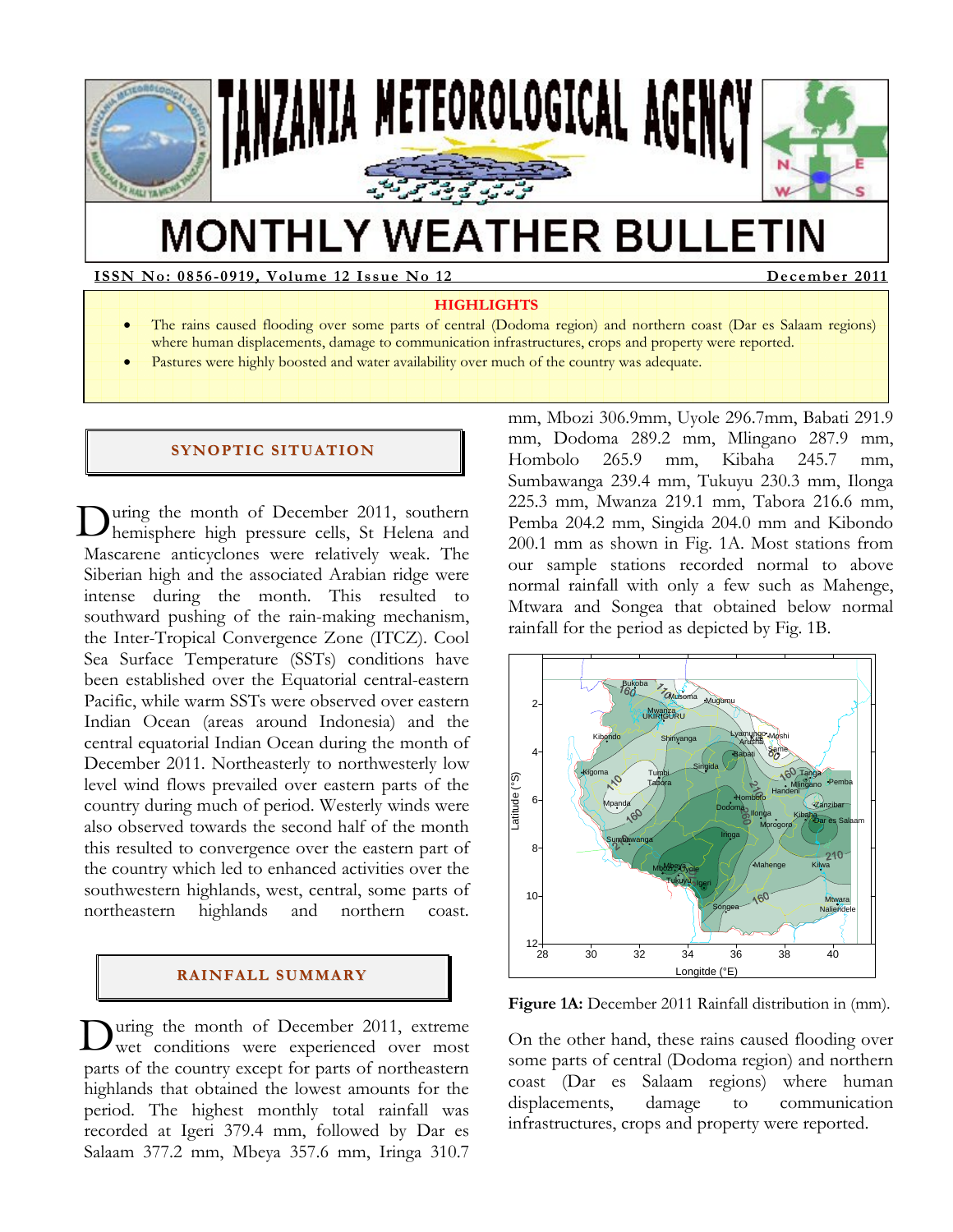

**Figure 1B:** October – December (OND) 2011 rainfall performance as percentage of long term mean. Below normal (0-75%), Normal (75 – 125%), Above normal (125% and above).

#### **MEAN AIR TEMPERATURE**

ean maximum temperatures ranged between 20.9ºC and 32.4ºC as indicated in Figure 2A. The highest absolute maximum temperature of 33.3 °C was reported at Morogoro and KIA both during the first dekad of the month. The lowest mean maximum temperature was about 20.9°C over Igeri in the southwestern highlands.  $\overline{\rm M}$ 



**Figure 2A**: December 2011 Mean maximum temperature  $(^{\circ}C)$ 

#### **MI NI MUM TEMPERATURE**

uring the month under review the country experienced cool temperatures, where the lowest recorded temperatures were experienced over southwestern highlands of the country, notably Igeri, as indicated in Figure 2B. Mean minimum air temperatures ranged from 11.1 ºC to 24.0 ºC, while the absolute mean minimum temperature value was 10.4 °C at Igeri in the first dekad of the month. D



**Figure 2B:** December 2011 Mean minimum temperature  $(^{\circ}C)$ 

#### **MEAN SUNSHINE HOURS**

 unshine durations across the country during December 2011 ranged from about 3 hrs per day over Bukoba which was the lowest while Kilwa reported 12 hrs per day as shown in Figure 3. S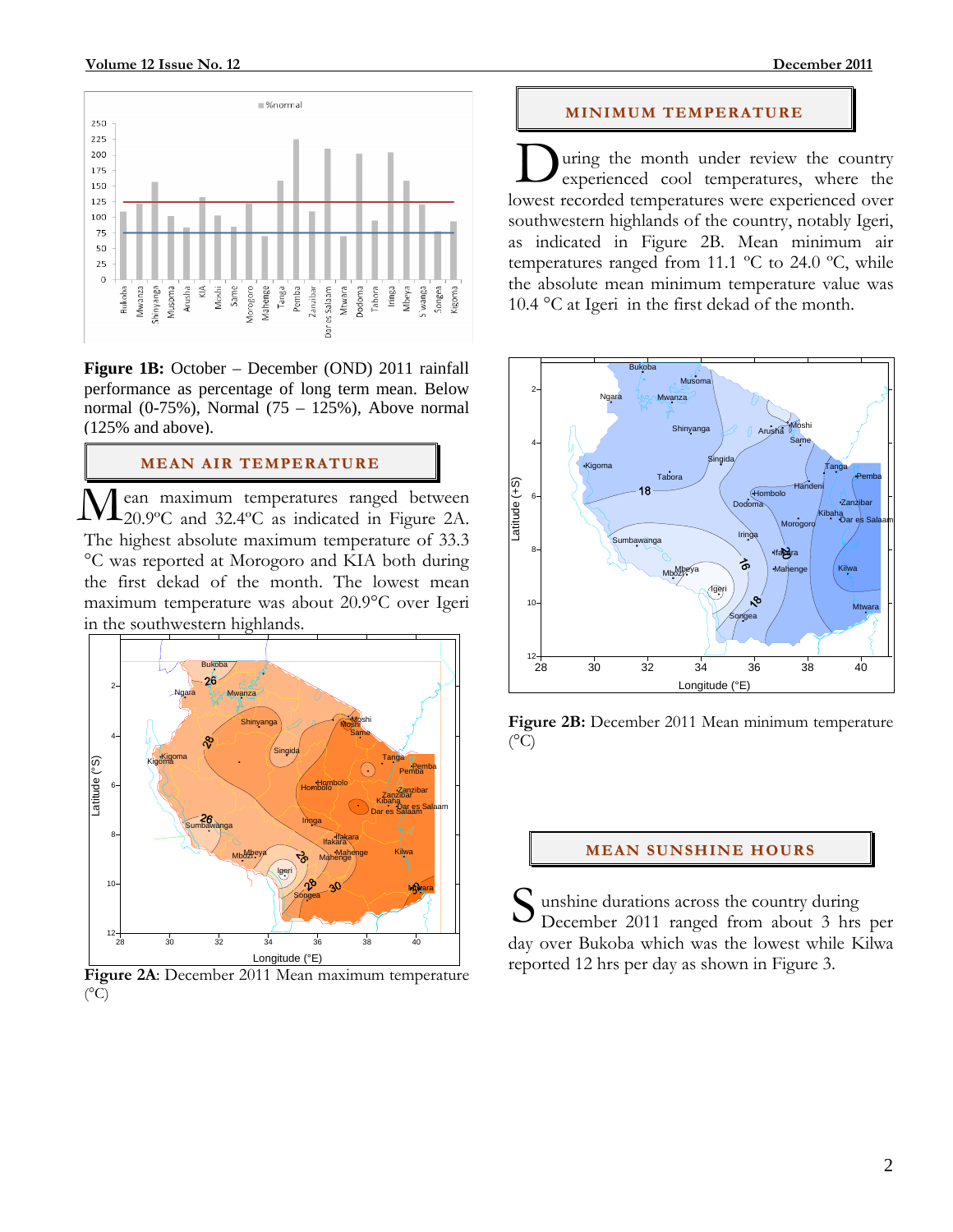

**Figure 3:** Dec**e**mber 2011 Mean Sunshine hours (hrs/day)

#### **MEAN WI ND SPEED**

ean wind speeds across the country ranged between 1 to 12 km/hr during the month of December 2011 as indicated in Figure 4. More windy conditions were recorded over parts of central, northeastern and southwestern highlands, and southern coast. The lowest wind speed was experienced over northern coast of country. M



**Figure 4:** December 2011 Mean Wind speed (km/hr)

# **AGROMETEOROLOGICAL SUMMARY**

Soil moisture supply during the month was<br>Sadequate over both bimodal and unimodal adequate over both bimodal and unimodal sectors where most crops were at early to advanced vegetative phases. Most crops like maize over bimodal areas (Lake Victoria basin, northeastern highlands, and northern coast) were reported at early vegetative to wax ripeness and in good condition, while beans were at early vegetative to maturity with some hampered by excessive soil moisture supply, as reported in Mbeya region. Paddy crop was reported at transplanting except over northern coast which was still in land preparation. Sorghum was at emergence stage while cassava flourishing well at all stages including harvesting and in good state as well. Over unimodal sector (central, south, southern coast, and southwestern highlands) crops such as maize, beans, sorghum, and paddy were at early vegetative stage cassava with cassava reported at all stages and in good state by the end of the period. However, the replenished soil moisture supply over parts of northeastern highlands (low grounds) like parts of Same and Moshi districts, also northern coast particularly Handeni and Korogwe districts in Tanga region where the delayed soil moisture supply did not fairly revive the adversely affected crops over those areas.

Pastures and water availability for livestock and wildlife were quickly revived mainly over the greater part of the country that experienced higher rainfall levels during the month.

## **HYDROMETEOROLOGICAL SUMMARY**

ater levels in lakes, dams and discharges in river flows including their respective catchments were boosted.  $\overline{\mathbf{W}}$